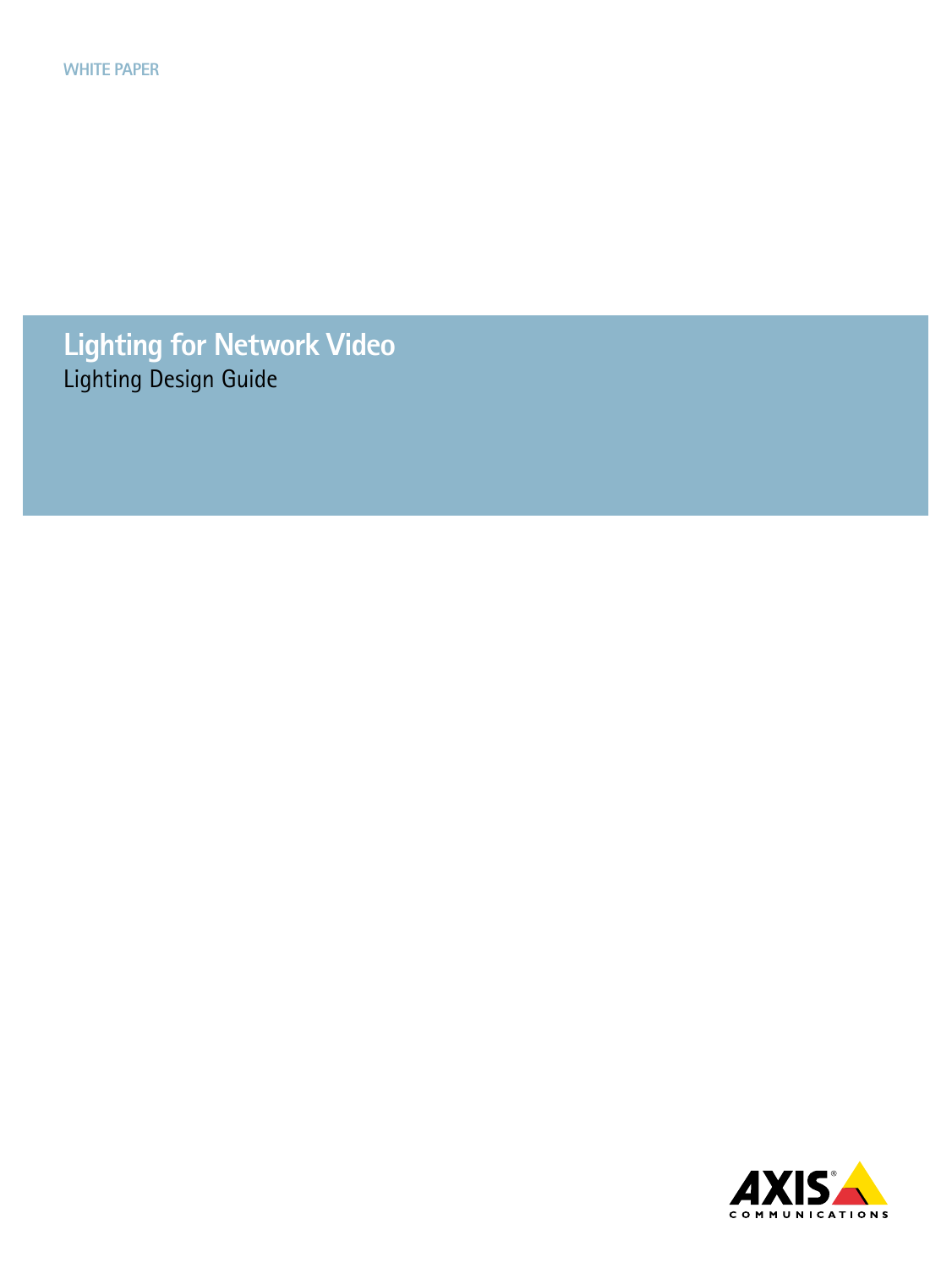# **Table of contents**

| 1. Introduction                               | 3  |
|-----------------------------------------------|----|
| 2. What is light?                             | 3  |
| 3. What is color?                             | 3  |
| 4. What is infrared light?                    | 4  |
| 5. Color or monochrome images?                | 4  |
| 6. Brightness and glare                       | 4  |
| 7. Light and surfaces                         | 4  |
| 8. Light sources                              | 6  |
| 9. Network video lighting - which wavelength? | 7  |
| 10. Light and safety                          | 7  |
| 11. Beam patterns                             | 8  |
| 12. The inverse square law                    | 9  |
| 13. Illumination distances for Axis products  | 9  |
| 14. Using multiple illuminators               | 10 |
| 15. Measuring light                           | 10 |
| 16. The need for even illumination            | 11 |
| 17. Specifying the correct camera             | 11 |
| 18. Specifying the correct lens               | 12 |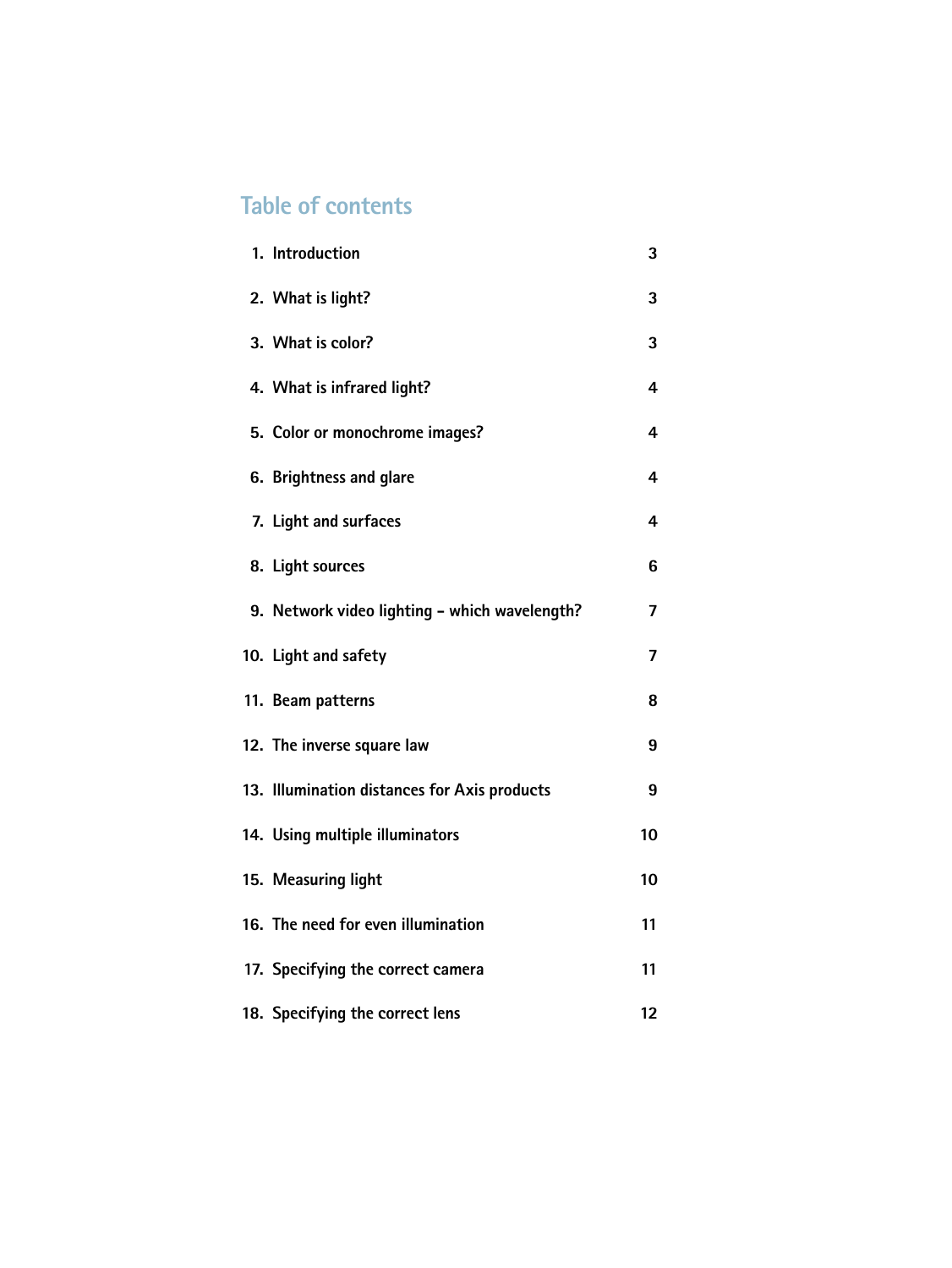#### **Introduction 1.**

When selecting a network camera for day or night surveillance, there are several elements impacting image quality that are important to understand. This guide is intended to give a basic overview of those elements, to give an understanding of how lighting affects the image, and of the factors that need to be taken into consideration for creating favorable lighting in dark environments.

#### **What is light? 2.**

Light is fundamental to network video. It is light reflected from the scene being viewed that allows images to be visible both to the human eye and to the camera. So the performance of any network video system depends not only on the camera and lens, but also on the quantity, quality, and distribution of available light.

Light is energy in the form of electromagnetic radiation. The light's wavelength (or frequency) determines the color and type of light. Only a very narrow range of wavelengths is visible to the human eye, i.e. from approximately 400nm (violet) to 700nm (red). However, network video cameras can detect light outside the range of the human eye, allowing them to be used not only with white light, but also with Near Infrared light (715-950nm) for night surveillance.

The behaviour of light varies according to the material or surface it strikes, where it is either reflected, diffused, absorbed or (more commonly) subjected to a mixture of these effects. Most surfaces reflect some element of light. Generally, the paler the surface, the more light it reflects. Black surfaces absorb visible light, while white surfaces reflect almost all visible light. Infrared is not always reflected in the same way as visible light. The way infrared is reflected depends on the nature of the material – see the reflectance chart on page 7.

#### **What is color? 3.**

The processes by which the human eye and brain "see" color are very complex, so the definition of color presented here is of necessity greatly simplified.

Light at wavelengths visible to the human eye is interpreted by the brain as colors; from 400nm (violet) to 700nm (red). All other visible colors are between these wavelengths - indigo, blue, cyan, green, yellow and orange, as seen in e.g. a rainbow. When viewed together, these wavelengths appear as white light.

A green leaf looks green because it reflects green wavelengths present in white light. If you look at it under a red light it will appear black, because the lighting contains no green. The same applies when you buy a colored item of clothing - you might take it to the door or window to check how it looks in daylight. This is because interior lighting contains a slightly different mixture of wavelengths from the light outside, and consequently alters the apparent color of the garment.

The exact same can be said for network video. The color output of an illuminator affects the color seen by the camera, as in e.g. the yellowish light seen under sodium street lighting. To provide true color network video images, white light illuminators need to provide color-corrected illumination matched to the visible spectrum.

Colored objects reflect light selectively. They reflect only the wavelengths (i.e. colors) that you see, and absorb the rest. A red flower, for instance, contains pigment molecules that absorb all the wavelengths in white light other than red, so that red is the only color it reflects.

At wavelengths lower than the visible spectrum, the radiation becomes ultraviolet (UV), which burns the skin (tanning) and is therefore unsafe for network video. At wavelengths higher than the visible spectrum, the radiation becomes infrared (IR).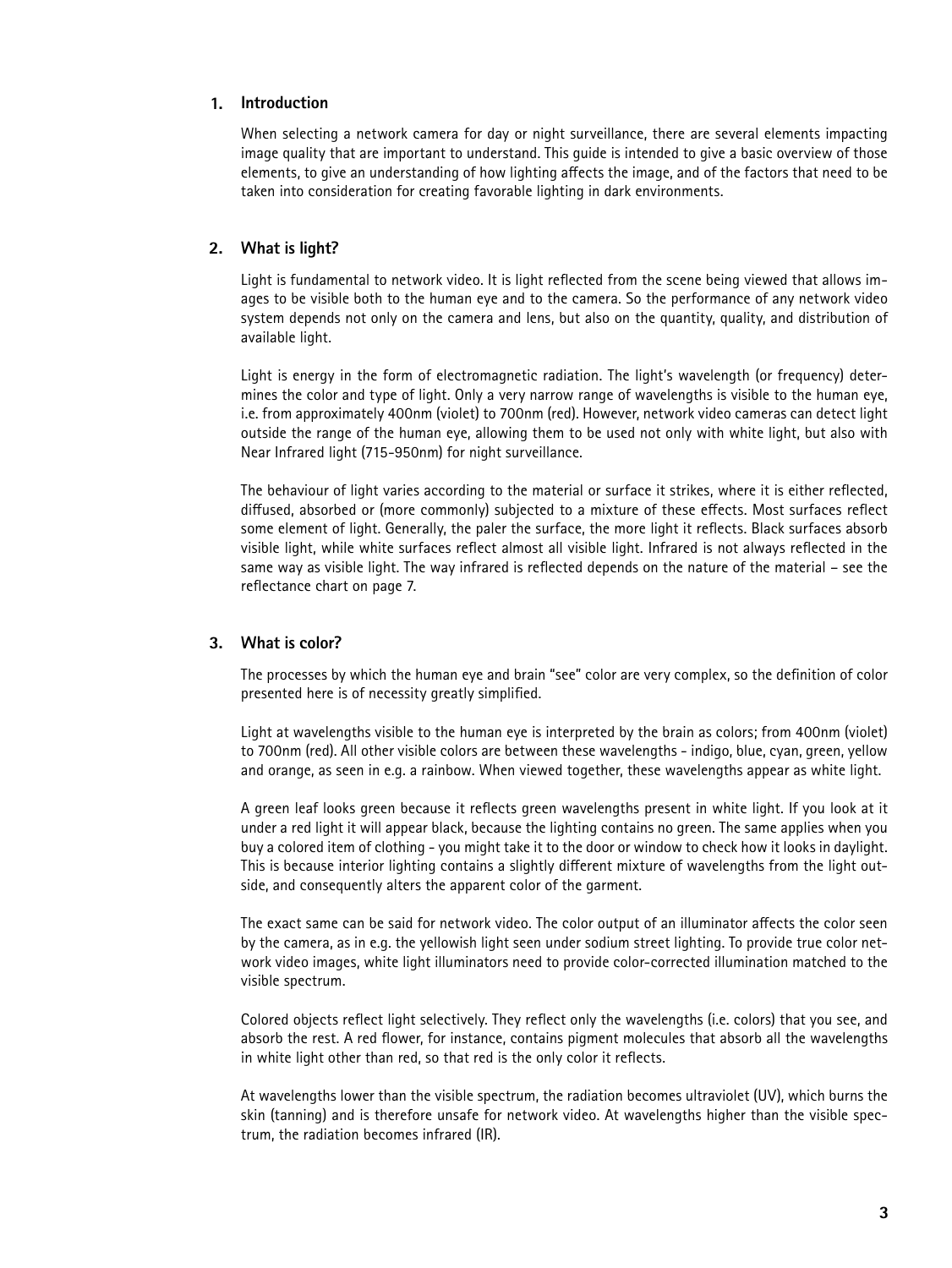

*Figure 1: The wavelengths of visible spectrum*

### **What is infrared light? 4.**

Infrared light (IR) is light at higher wavelengths that the human eye can see. The infrared light used for network video lighting is at wavelengths slightly greater than the visible spectrum, i.e. between 700 and 1100nm. This IR range is also known as Near Infrared (NIR) light.

As the camera can "see" some infrared light that is invisible to the human eye, there are various alternatives as to how this can be displayed on a computer screen. Usually the image is shown in black and white, with the scene appearing as it would if the human eye could see infrared light. Other false colors can also be used to show the content of infrared light compared to visible light. This is sometimes used in scientific imaging.

Applications that require covert surveillance, or which must otherwise avoid even low levels of visible lighting are ideal for infrared light.

#### **Color or monochrome images? 5.**

The first question to answer when setting up night time surveillance lighting is whether to go for color or monochrome images. Color is preferable in many cases, but care must be taken to provide true color, which can be achieved by using a color-corrected illuminator. Consider the yellow light provided by low pressure sodium street lighting - using incorrect white light can actually impair performance and lead to inaccurate color rendition – a camera is only as good as the available light.

Infrared should be the method of illumination in all cases where white light would be too intrusive or where covert surveillance is required. Infrared lighting can also illuminate at greater distances than white light at the same power level.

#### **Brightness and glare 6.**

Brightness is the subjective perception of luminance from a given area. Glare is the result of excessive contrast between bright and dark areas within the field of view. This problem is greater in darkness, when contrast between bright and dark areas make it difficult for the human eye (and network video cameras using infrared) to adjust to changes in brightness.

#### **Light and surfaces 7.**

Light at wavelengths visible to the human eye is interpreted by the brain as colors; from 400nm (violet) to 700nm (red). All other visible colors are between these wavelengths - indigo, blue, cyan, green, yellow and orange, as seen in e.g. a rainbow. When viewed together, these wavelengths appear as white light.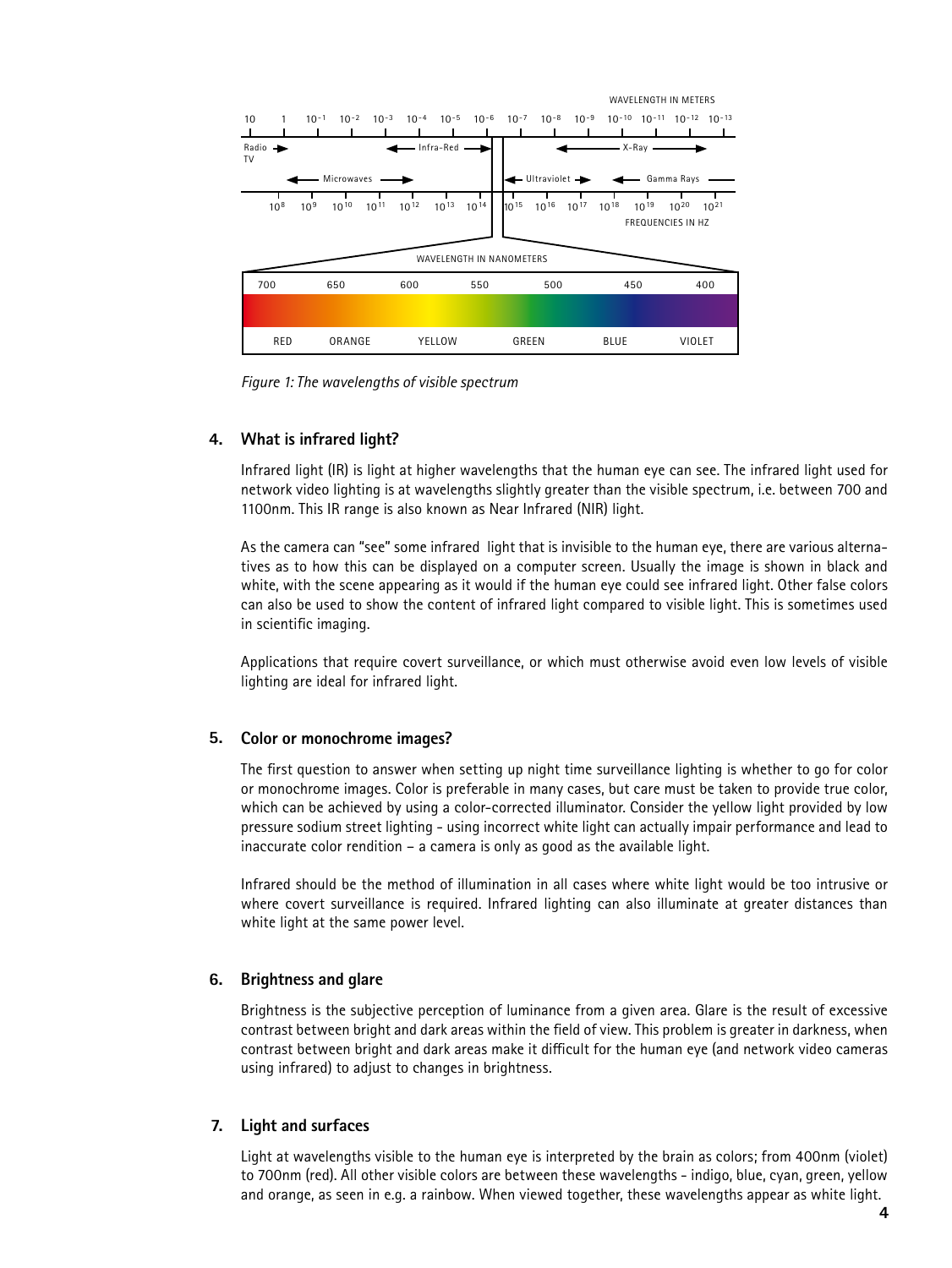#### **Diffusion 7.1.**

A diffusing material scatters light passing through it. The direction and type of light changes as it passes through the material.



*Figure 2: Light diffusion*

#### **Reflection 7.2.**

When light hits a surface it can bounce back as a reflection. The quality of the surface affects the type of reflection. Highly textured surfaces scatter light, due to tiny irregularities in the material, whilst a flat surface such as a mirror provides a more focused reflection.

#### **Specular reflectance 7.2.1.**

If a surface reflects light like a mirror - it is said to have specular reflectance. With specular surfaces, the angle of incidence is equal to the angle of reflectance.



*Figure 3: Specular reflection*

#### **Diffuse reflectance 7.2.2.**

Diffuse reflection surfaces bounce light in all directions due to tiny irregularities in the reflective surface. For example, a grained surface will bounce light in different directions. A diffuse reflective surface can scatter light in all directions in equal proportions.



*Figure 4: Diffuse reflection*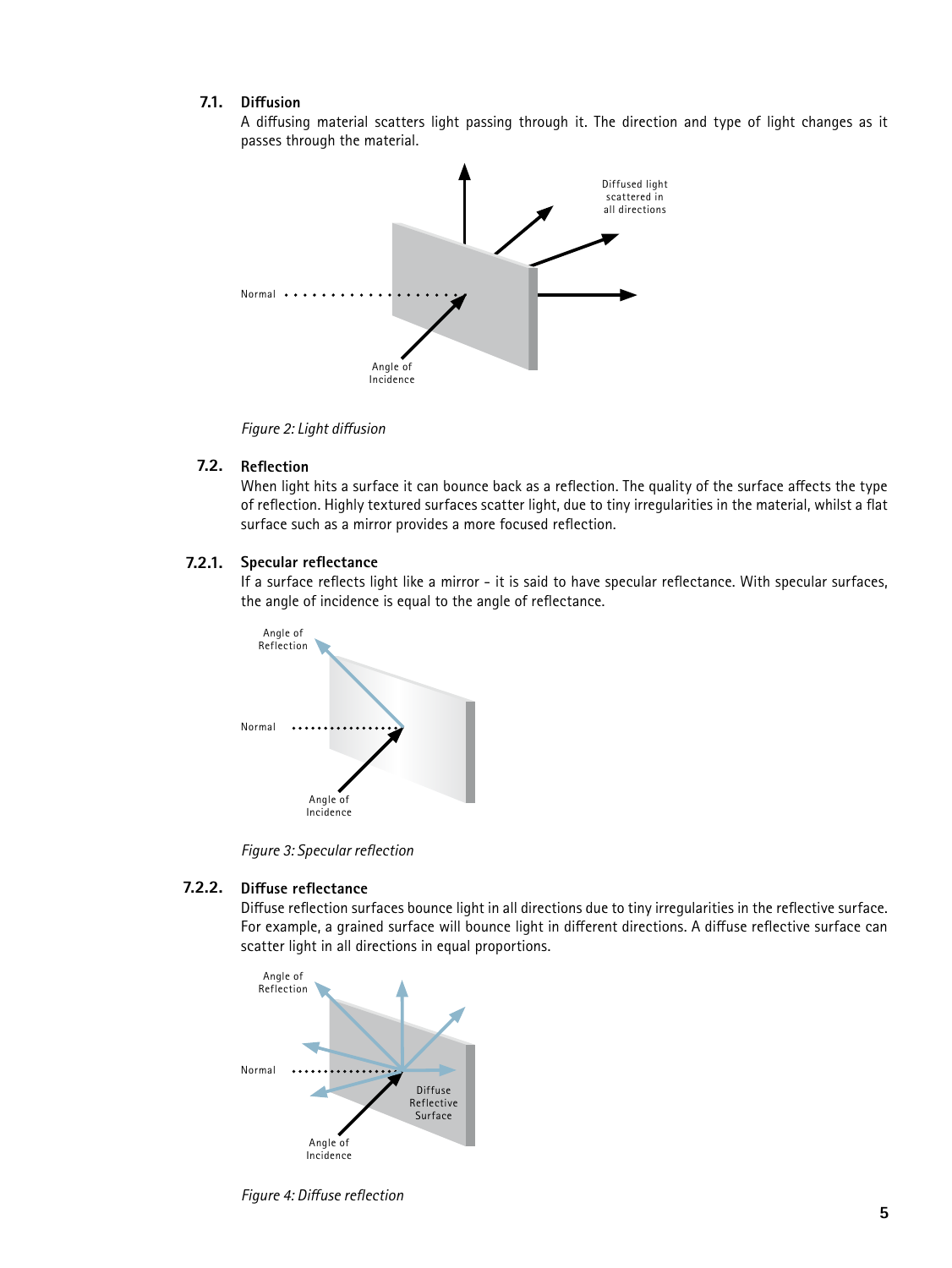### **Retro-Reflection 7.2.3.**

In this type of reflection the surfaces bounce light back in the direction it came from. Traffic signs and vehicle number plates have retro- reflective surfaces.



*Figure 5: Retro-reflection*

#### **Reflectance levels 7.3.**

Reflectivity is a measure of the reflected power compared to incident power. Objects reflect light at different intensities, and energy not reflected is absorbed and converted to heat. Objects with low reflectivity absorb a lot of energy – which is why e.g. a brick wall feels warm in sunlight. See below.

It is important to remember that the camera does not use the ambient light on a scene as detected by a light meter, but instead the amount of light reflected by objects in the scene.

#### **Absorption 7.4.**

Some surfaces actually absorb light. Colored surfaces absorb some light and reflect the rest – which is why they appear a particular color. A black surface absorbs most of the light falling on it. The light energy is usually turned into heat, so dark materials heat up easily.



*Figure 6: Light absorption*

### **Light sources 8.**

#### **Incandescent lamps (including halogen) 8.1.**

Incandescent bulbs were the first bulbs developed and are highly inefficient, wasting 90% of input energy as heat, making them hot to touch. Halogen bulbs provide a minimal increase in efficiency but still waste up to 85% of the input energy as heat. For network video purposes, incandescent bulb life is limited and they are very inefficient.

#### **Fluorescent lamps 8.2.**

Use of these lamps for network video purposes is limited, due to the "pulse" effect perceived when the scene is viewed with a network video camera. These lamps are generally low power and designed mainly for internal fitting. As they have a large diffused source, the light output is difficult to focus and control.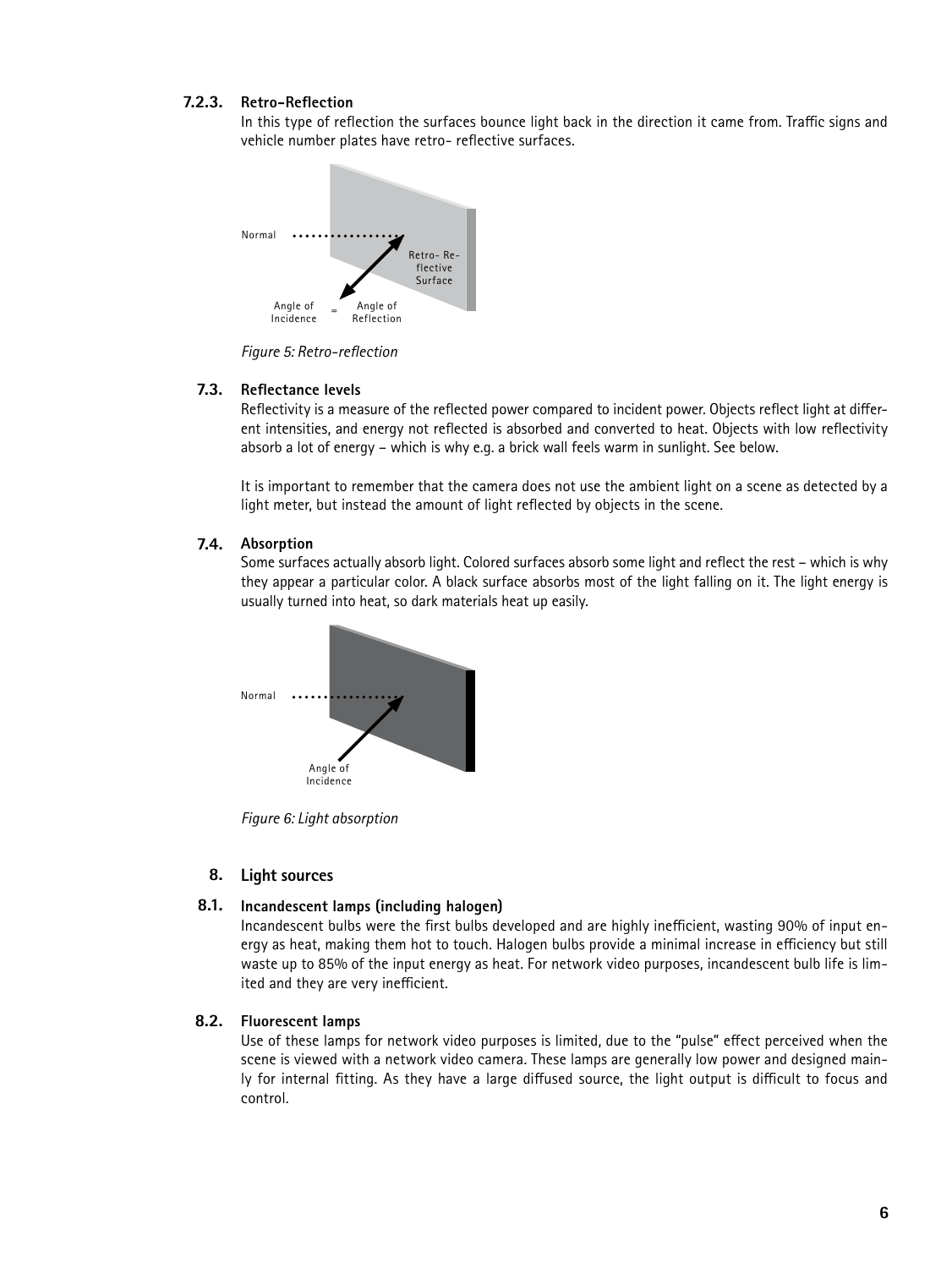### **HID (High Intensity Discharge) lamps 8.3.**

These are efficient, provide good color rendition and have a long life – up to 12,000 hours. HID lamps could well be used in network video, but they suffer from long start-up times (2-3mins) and cannot be turned on again immediately after being turned off.

#### **LEDs 8.4.**

Light Emitting Diodes are the fastest growing lighting solution for network video applications. Their efficiency is typically 80-90%, with the greatest efficiency coming from LEDs producing red light. The LEDs are often chosen in network video applications because of their advantages, which include extremely low electrical consumption; low operating temperatures and continuity of color throughout the unit's operating life.

Unlike traditional bulbs, LEDs are also highly durable, insensitive to vibration, and their hard casing makes them difficult to break. They are also capable of emitting light at a given wavelength without the need for a filter and are quick start devices.

LEDs offer the lowest possible running costs (less than 100 watts for the highest power units) with the longest operating life - up to 100,000 hours (10 years).

In comparison, fluorescent bulbs typically last 10 000 hours and incandescent bulbs 1000 hours.

### **Network video lighting - which wavelength? 9.**

White light: A mixture of light at 400-700nm provides true white light.

Practical uses:

- > Illuminate an area for the network video system
- > Improve the overall level of illumination for personnel
- > Provide a welcoming environment for authorized personnel
- > Deter crime by illuminating a secure area upon intrusion
- > Can be used with monochrome, color, and day/night cameras

#### Infrared:

- > 715-730nm. Overt IR produces a red glow like a red traffic light.
- > 815-850nm. Semi-covert IR with a faint red glow.
- > 940-950nm. Covert IR invisible to the human eye.

Practical uses of infrared:

- > Provides discreet or covert illumination for network video
- > Minimizes light pollution
- > Provides very long distance illumination
- > Can be used with monochrome or day/night cameras

#### **Light and safety 10.**

As white light is visible to the human eye we have a natural protection against overexposure to white light. The iris and the eyelids close to reduce the input of visible light. If this is not enough, we simply turn away from the light. As we cannot see infrared light, our eyes cannot automatically adjust to overexposure. However, infrared does produce heat – which can be used as a safety measure. If you can feel the heat of the IR unit - do not look at the source. Even the most powerful IR units, at angles of 10 degrees, are eye safe beyond distances of 2 meters.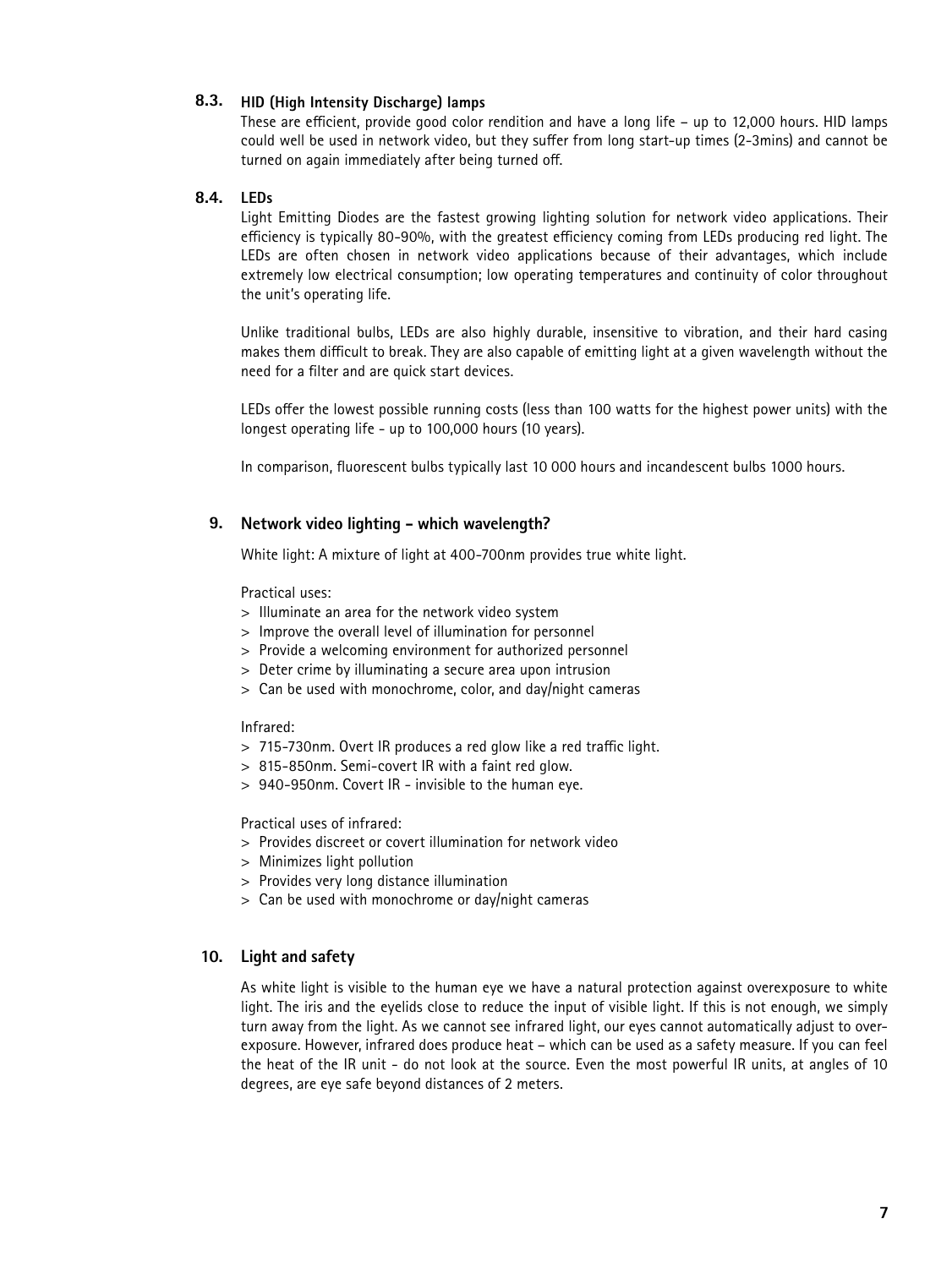### **Beam patterns 11.**

To provide illumination for network video, the angle of illumination should be adjusted so as to light the whole scene adequately. Modern Adaptive Illumination™ units allow the angle of illumination to be adjusted onsite, to suit the specific scene requirements. Lighting that is too narrow will produce "white out" or glare in the middle of the scene, with some areas not correctly illuminated.



*Figure 7: Lighting is too narrow for camera field of view*

Lighting that is too wide means "wasted" light and reduced viewing distance.



*Figure 8: Lighting is too wide for camera field of view*

Many installations use varifocal lenses, and ideally there should be the same level of flexibility as regards lighting, so as to maximize system performance. Flexible illuminators for video surveillance, such as those in Axis' portfolio, offer a range of output angles - allowing you to select the angle that covers the exact field of view and provides the best images. Adjustment is quick and convenient, and the available angles are easily selectable.



*Figure 9: Adaptive illumination to cover many angles of view*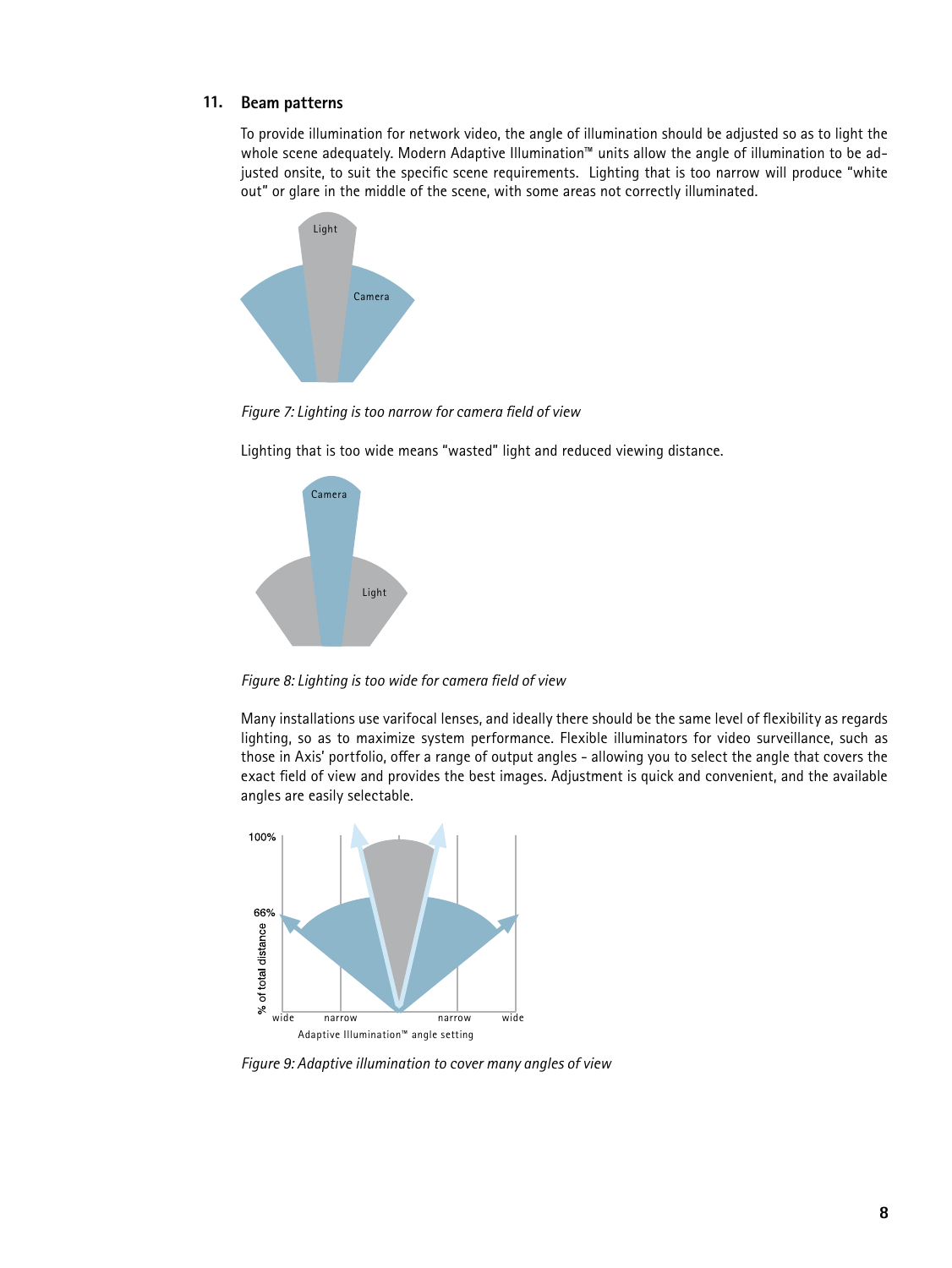### **The inverse square law 12.**

The amount of light available at a particular distance is inversely proportional to the square of the distance from the light source. As light obeys this inverse square law, we'll now look at how this law is applied.

As light travels away from the point source it spreads both horizontally and vertically, with less light at greater distance. In practice, this means that if an object is moved from a given point to another point twice as far from the light source, it will then receive only  $\frac{1}{4}$  of the light (2 x distance2 = 4).

Taking this further, if an object 10m from a light source receives 100 Lux, moving the object to 40m from the source means it will receive only 1/16th of the light  $(4 \times \text{distance2} = 16)$  resulting in the object receiving only 6.25 Lux. The inverse-square law applies to both white light and infrared light in the same way.



#### **Illumination distances for Axis products 13.**

The chart shown below is a guide to selecting an appropriate Axis infrared illuminator for the camera's horizontal angle of view and the distance to the object from the illuminator. Note that the solid area denotes optimum usage. The shaded area denotes less-than-optimum usage.

0m | 15m | 30m | 45m | 60m | 75m | 90m | 105m | 120m | 135m | 150m | 165m  $10<sup>°</sup>$  $20^{\circ}$ **T90A33 T90A33**  $30<sup>°</sup>$ **T90A01 T90A11**  $40<sup>°</sup>$ lorizontal angle of veiw (degrees) Horizontal angle of veiw (degrees)**T90A32 T90A42** 50o 60o 70o  $80<sup>°</sup>$ **T90A21 T90A40/42** 90o Axis IR III AXIS T90A01 =  $50^{\circ}$  (fixed) 100o AXIS T90A11 =  $50^{\circ}$  (fixed)  $110<sup>6</sup>$ AXIS T90A20 =  $120 - 180^{\circ}$  $120^\circ$ AXIS T90A21 =  $50 - 100^{\circ}$  $130<sup>c</sup>$ AXIS T90A32 =  $30 - 60^0$ **T90A20** AXIS T90A33 =  $10-20^{\circ}$  $140^{\circ}$ AXIS T90A40 =  $120 - 180^0$ 150o **T90A40** AXIS T90A42 =  $30 - 60^{\circ}$ 160o 170 180<sup>o</sup>

*Approximate maximum illumination distances - per camera angle and per illuminator model (distances not to scale)*

**Approximate maximum illumination distances - per camera angle and per model (distances not to scale)**

*Figure 11: IR Illuminator selection chart*

Solid area denotes optimum usage. Shaded area denotes less-than-optimum usage.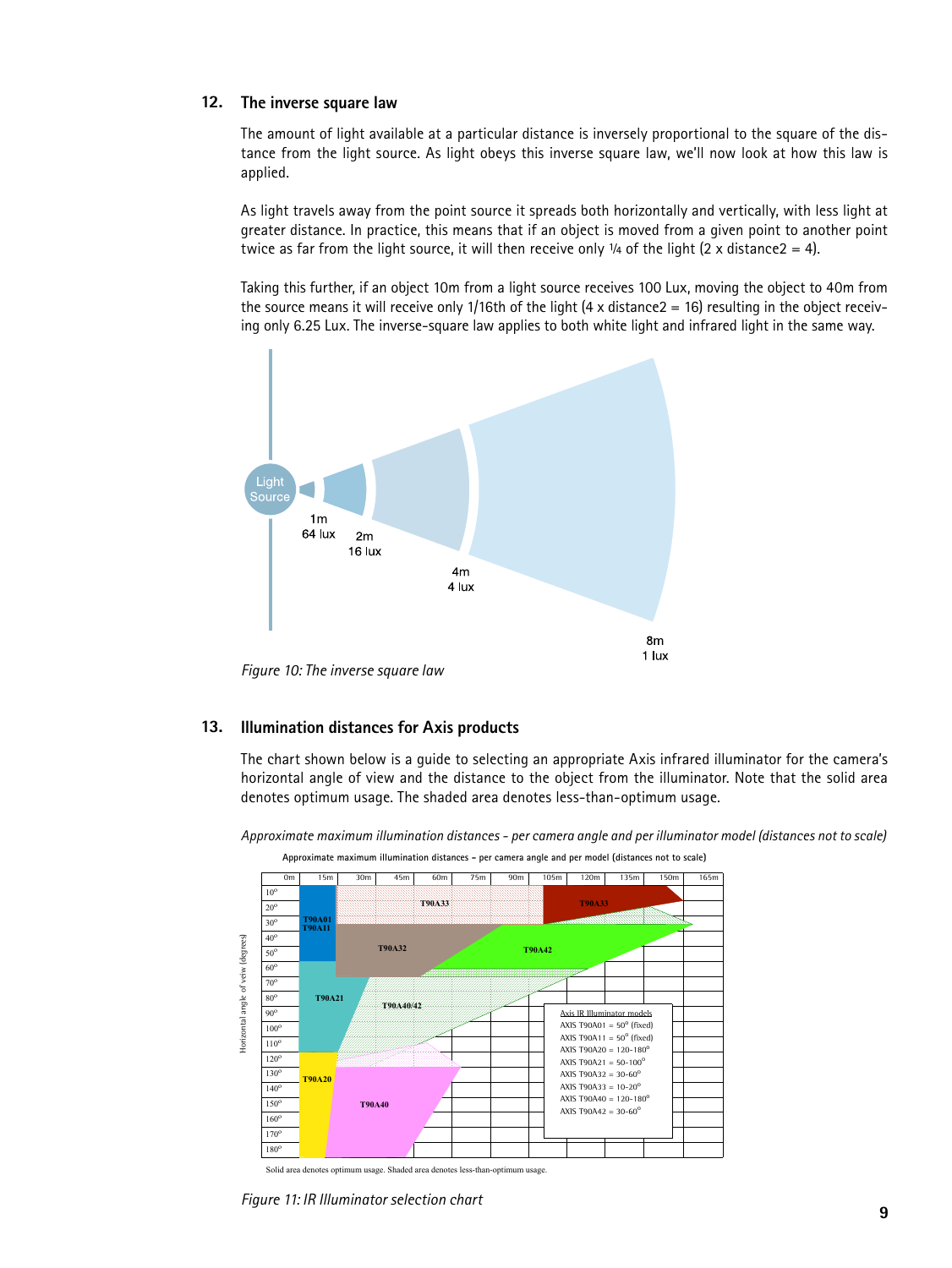### **Using multiple illuminators 14.**

The inverse-square law explains how the amount of light drops over distance, but it can also be used to calculate how many additional illuminators are needed to achieve specific increases in distance.

If the distance from a single illuminator is doubled - then the amount of the light is reduced to 25%. So to illuminate at twice the distance possible with one illuminator (keeping the same power at the scene) then 4 illuminators will be needed  $(22 = 4)$ . Similarly, to achieve 3 times the distance of one illuminator, 9 illuminators will be required (32 =9).

The inverse square law can also be used to calculate the effect of using multiple illuminators, by taking the square root of the change in available light at source. For example, using 4 illuminators will produce a 2-fold increase in distance ( $\sqrt{4}$  = 2), and using 25 illuminators will result in a 5 fold increase in distance  $(\sqrt{25} = 5)$ .

**TIP 1!** It is not always necessary to use multiple illuminators to achieve increases in distance. Illuminators with narrower angles or more powerful illuminators may both provide the required additional increase in distance.

**TIP 2!** If you only need to illuminate a particular object at a particular distance, using e.g. a zoom lens, then there is also the option to place a small illuminator close to the object. An example of an application of this type is a gate or door at a site perimeter, relatively far from the site's buildings and other infrastructure.



**TIP 3!** Doubling the illumination distance requires 4 x the power.

**TIP 4!** Doubling the number of illuminators provides a 1.4 x increase in distance.

#### **Measuring light 15.**

#### **White light 15.1.**

White light is measured in lux, the SI unit of illuminance, which also takes into account the area the light is spread over.  $1 \text{ lux} = 1 \text{ lumen per square meter.}$ 

The foot candle is still widely used as a unit of measurement: 10 lux  $\approx$  1 foot candle.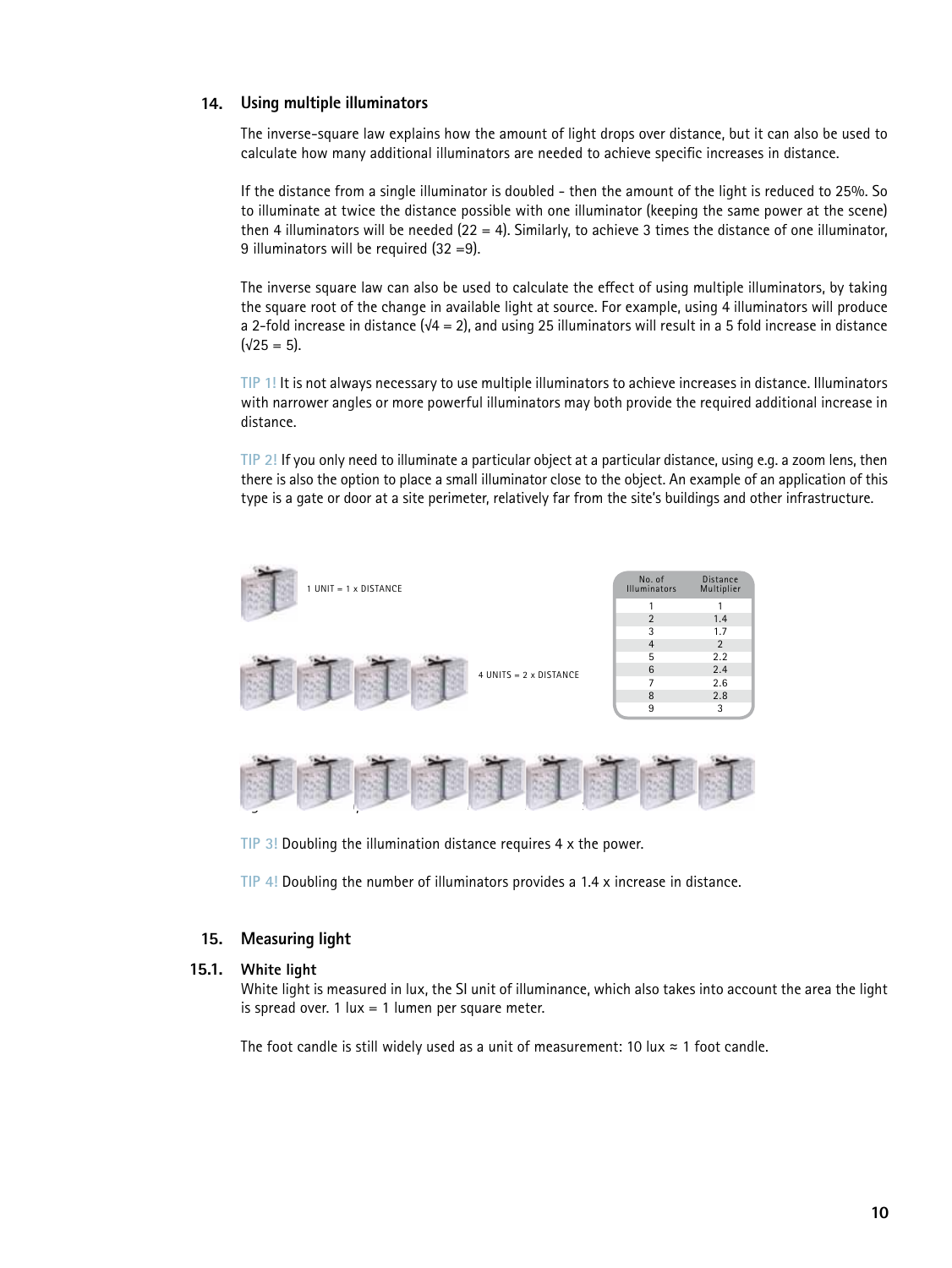White light at the scene can be measured by the simple use of a light meter. Typical lux light levels are:



*Figure 13: Light intensity for various scenarios*

#### **Infrared 15.2.**

As lux is a measurement of visible light, and by definition infrared produces invisible light, lux cannot be used to measure infrared power. The most common form of measurement for infrared light is mW per square meter, a simple statement of energy output from a light source over a given area.

#### **The need for even illumination 16.**

The most important aspect in designing any lighting system is achieving even illumination. Both the human eye and the network camera/lens need to handle dramatic differences in the amount of light within the field of view.

When driving at night on an empty road at night you can see clearly using only the headlights from your own car. However, when a car approaches from the opposite direction, although the light on scene actually increases, your night vision will still be impaired, as there is now a very strong light around the centre of the scene causing the iris in your eye to close. The same thing happens with a network video camera – a bright spot within the image will cause the lens to close and reduce night-time performance. To achieve the best images at night, the illumination must be evenly distributed, using lighting products designed for this purpose.

### **Specifying the correct camera 17.**

#### **Sensitivity 17.1.**

This describes a camera's sensitivity to light and essentially measures the minimum light level needed to produce acceptable images, although this value is very subjective. An image may be acceptable to one person and totally unacceptable to another.

Sensitivity is typically measured in lux, with camera manufacturers stating the minimum lux level needed to provide acceptable pictures. However, this statement does not usually specify if the minimum lux figure represents the minimum light on scene, at the lens, or at the camera chip. For Axis cameras, this value always applies to the light on scene.

Although lux claims tend to be overstated, and although minimum lux only describes a cameras performance with visible light, this lux value is still the only easily available measure of a camera's sensitivity.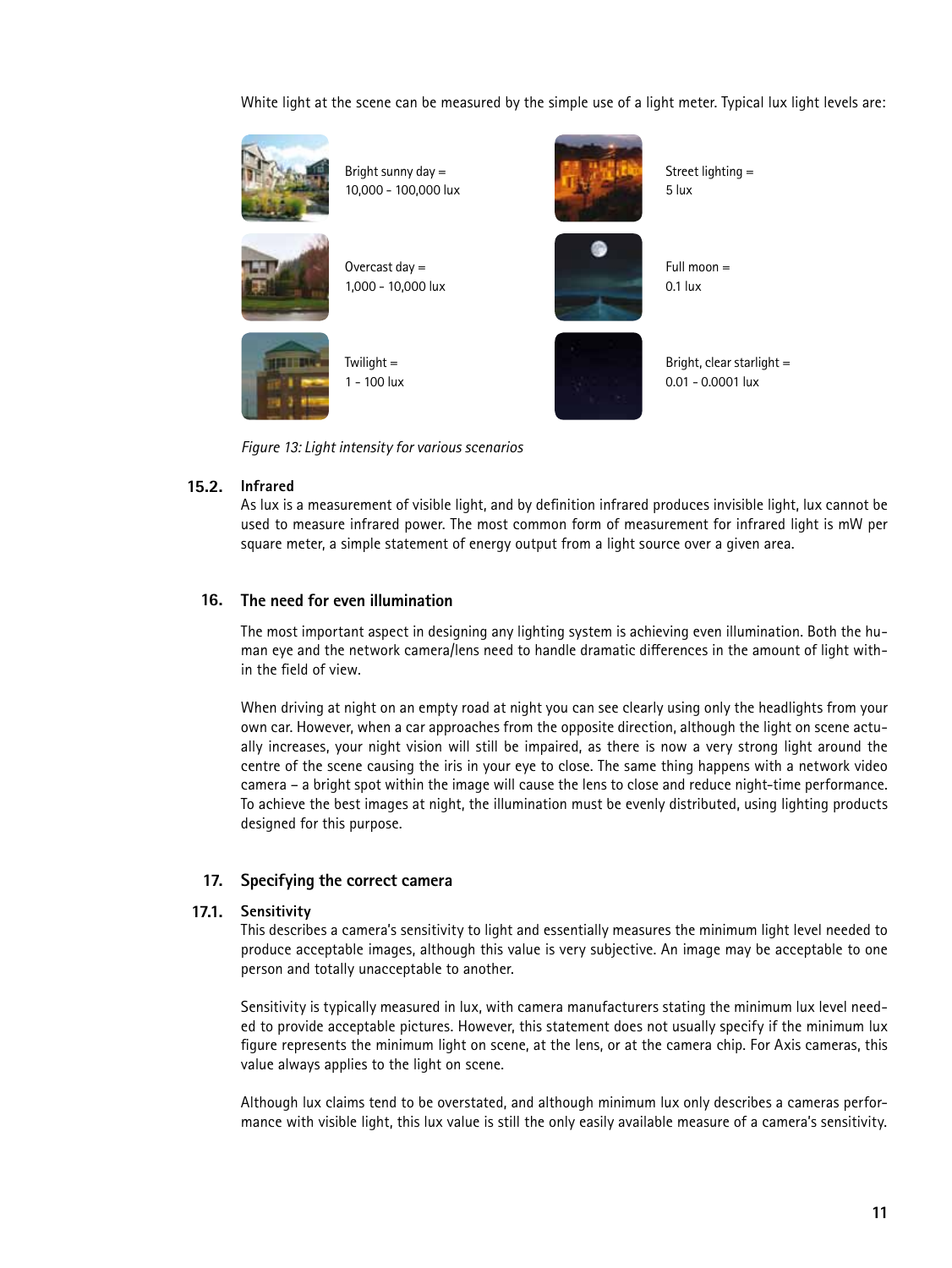**TIP 1!** There is no such thing as a zero lux camera – every camera needs light to produce high quality images. Even the most light-sensitive camera will produce higher signal/lower noise pictures when there is more light available. The exception is thermal cameras, which create images based on the heat that radiates from a vehicle or person, allowing the cameras to produce images also in complete darkness.

**TIP 2!** For more information about light sensitivity, you can also refer to Axis' white paper - **In the best of light** - available at www.axis.com/corporate/corp/tech\_papers.htm.

### **Specifying the correct lens 18.**

#### **F-stop 18.1.**

The f-stop (aperture) of a lens determines how much light passes through it to the camera chip. In simple terms, the lower the f-stop, the more light passes through the lens, although the quality and manufacture of the lens also affects the amount of light that can pass. The table below shows the impact of using different aperture lenses in a network video system:

| f/Number        | Light passed in % | Amount of light<br>needed to achieve<br>1 lux at sensor |                           |
|-----------------|-------------------|---------------------------------------------------------|---------------------------|
| $f/1$ $\bullet$ | 20%               | 5 lux                                                   | $\bullet$ = a full f-stop |
| f/1.2           | 15%               | 7.5 lux                                                 |                           |
| $f/1.4$ •       | 10%               | 10 lux                                                  |                           |
| f/1.6           | 7.5%              | 13.3 lux                                                |                           |
| f/1.8           | 6.25%             | 16 lux                                                  |                           |
| $f/2$ $\bullet$ | 5%                | 20 lux                                                  |                           |
| f/2.4           | 3.75%             | 30 lux                                                  |                           |
| $f/2.8$ •       | 2.5%              | 40 lux                                                  |                           |
| $f/4$ $\bullet$ | 1.25%             | 80 lux                                                  |                           |

*Figure 14: F-stops and light levels required to achieve 1 lux at the sensor*

**TIP!** For most camera sensors, the lower the f-Stop of a lens, the more light will pass to the sensor.

For a zoom lens, the best f-stop is only achievable at the wide setting. As the lens is zoomed, the aperture closes, which affects how much light is needed on scene to produce good images at low light levels.

#### **Transmission 18.2.**

The efficiency of a lens is measured by its transmission. Passing through the lens, some of the light will be lost as a result of the lens material, thickness and coating characteristics. A lens with a higher efficiency will pass a higher percentage of the light. Whilst the f-stop of a lens describes how much light the lens will pass, it is not a measure of its overall efficiency.

**TIP!** The transmission of a lens changes with wavelength. For example, one lens may pass 95% of visible light and 80% at 850nm infrared, whilst another may pass 95% of visible light and 50% at 850nm infrared. When specifying the lens, consider the wavelength of light it will be used with. Also note that glass lenses tend to be more efficient than plastic lenses.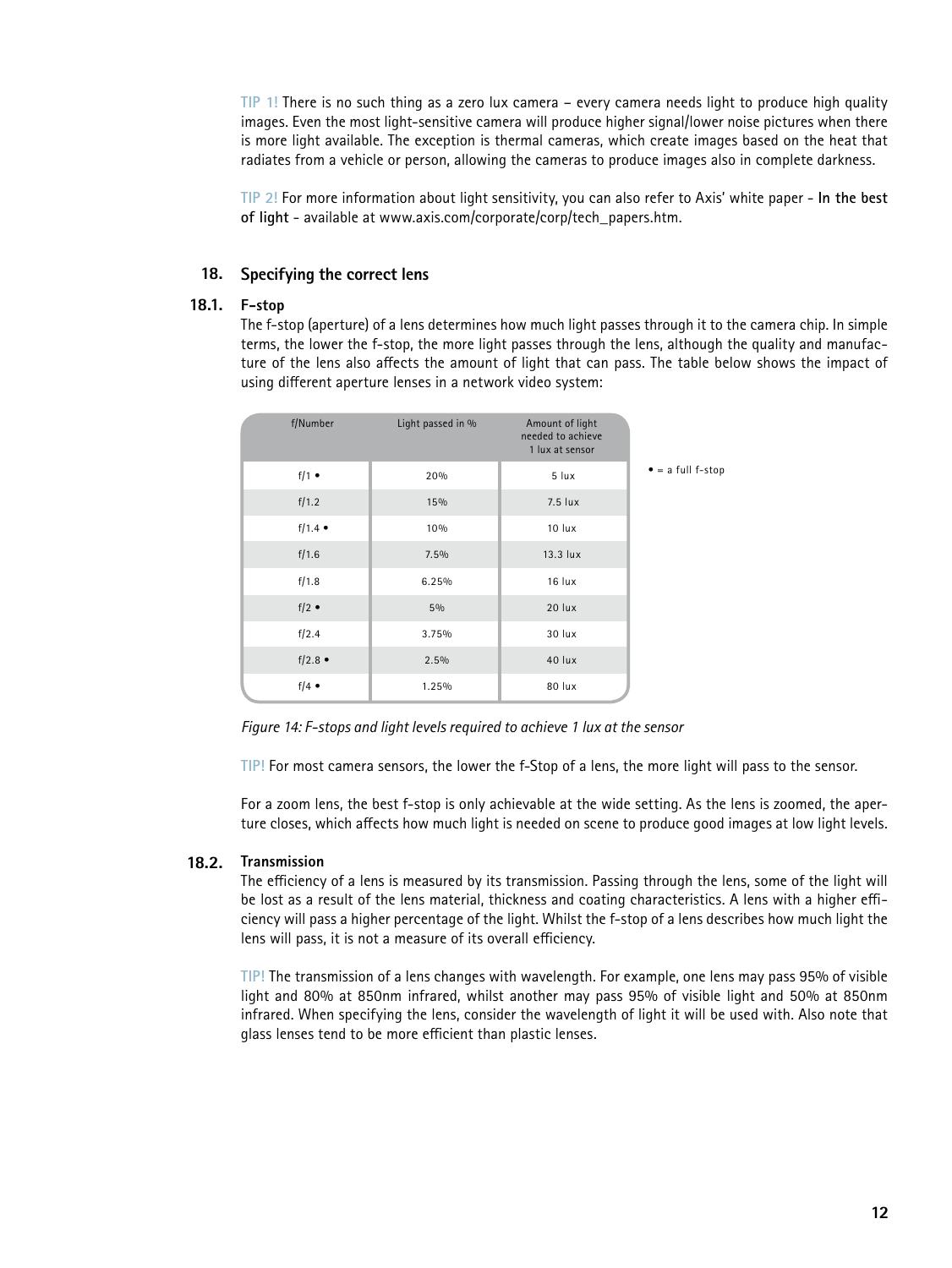### **Corrected lenses 18.3.**

#### **Infrared Corrected lenses**

Infrared corrected lenses are designed to remove the problem of focus shift between day and night light, using specialist glass and coating technology to minimize light dispersion. Focus shift is caused by the different wavelengths of light. Each individual wavelength focuses at a different point after passing through the lens.

#### **Color corrected lenses**

Light sources, including the sun, produce a broad spectrum of lighting. White light as we know it is simply the range of the lighting spectrum visible to humans. As a result, a lens must control which light passes through to the camera, so as to create an image accurate to the images as perceived by the human eye. Many cheap lenses do not efficiently match their color passing with the visible spectrum, so as a result they provide inaccurate color images. Color corrected lenses pass only visible light and focus each individual color at the same point - providing true color and sharp images.

Most color-corrected lenses are not suitable for use with infrared lighting, although there are some exceptions.

*All images in this white paper courtesy of Raytec - www.rayteccctv.com*